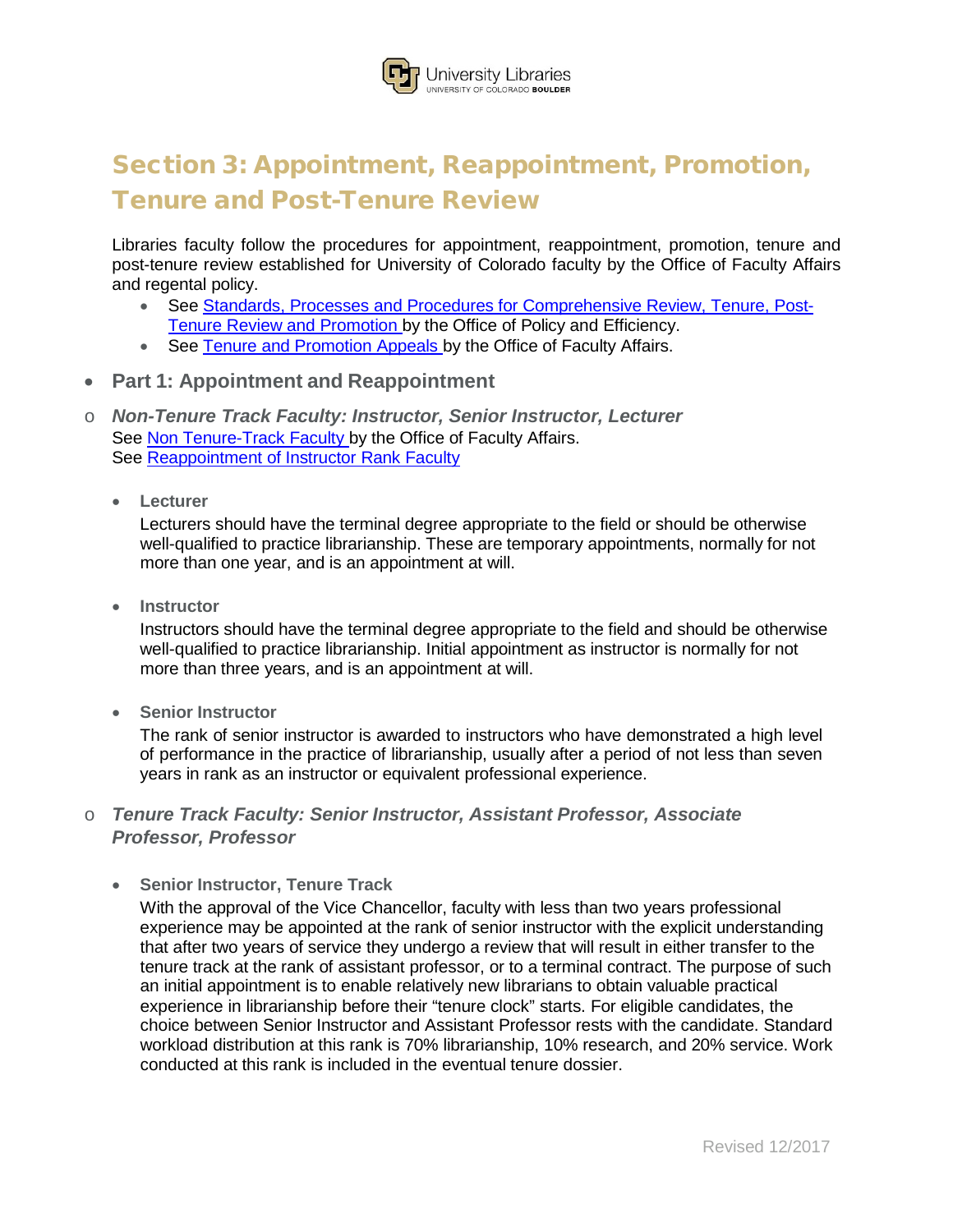

- **Assistant, Associate, or Full Professor** See [Tenure-Track](https://facultyaffairs.colorado.edu/faculty/recruiting-and-hiring/recruiting-process-tenure-track-and-tenured-faculty) and Tenured Faculty by the Office of Faculty Affairs.
- **Instructor, Senior Instructor, Lecturer** See Academic Affairs Guidelines for the [Appointment,](https://facultyaffairs.colorado.edu/a-z-information-guide-docs/Lecturer_Instructor_Appointment_Evaluation_Promotion_Guidelines_3-2011.pdf) Evaluation, and Promotion of Lecturer and [Instructor](https://facultyaffairs.colorado.edu/a-z-information-guide-docs/Lecturer_Instructor_Appointment_Evaluation_Promotion_Guidelines_3-2011.pdf) Rank Faculty by the Office of Faculty Affairs.
- **Senior Instructor (tenure track), Assistant Professor, Associate Professor, and Full Professor**

See [Reappointment,](https://facultyaffairs.colorado.edu/faculty/reappointment-promotion-and-tenure/reappointment-of-tenure-rank-faculty) Tenure, and Promotion of Tenure Rank Faculty by the Office of Faculty Affairs.

• **Part 2: Tenure Process**

The process is subject to the current laws and actions of the Regents, and to other university policies and procedures as applicable.

- Primary Unit (Tenure Committee) meets with candidates for review and explains the process. Candidate is informed of all recommendations, excluding external evaluators.
- Candidate submits documentation.
- Tenure Committee selects and contacts external reviewers, selected from a combined list of suggestions from the candidate and the members of the Tenure Committee.
- Tenure Committee determines which appropriate multiple measures to include.
- Tenure Committee forms Primary Unit Evaluation Committees and informs the candidate. The candidate has the option to comment on the membership of the committee.
- PUEC arranges for multiple measures as needed.
- PUEC reviews dossier, prepares report. Tenure Committee (i.e. "Primary Unit") discusses case, votes, and prepares report. Members take into account the content of the dossier as well as their own knowledge and experience of the candidate.
- PUEC and Primary Unit reports must explicitly address negative points contained in dossier or raised in discussion. The Primary Unit report includes a vote tally.
- Dossier is forwarded to the Dean's Review Committee**,** which reviews dossier, and prepares recommendation.
- Dean receives dossier, prepares recommendation, and forwards completed dossier to Vice Chancellor for Faculty Affairs (VCFA). Vice Chancellor refers dossier to the Vice Chancellor's Advisory Committee (VCAC) for consideration.
- Vice Chancellor informs Dean of disposition of cases. Cases go through the Chancellor, then University President and finally the Board of Regents before becoming official.
- **Special Circumstances**
- o *Additions to the File*

Candidates may submit additional information, updates, or responses at any point, which are considered from that point forward. Any review bodies may solicit additional information, and substantive information may be added by anyone involved in the review process. Candidates must be given the opportunity to respond to such additions.

o *Appeals*

Candidates are informed of recommendations made at each step of the review process, and may respond at any stage. Recommendations made by the PUEC, Tenure Committee, and Dean's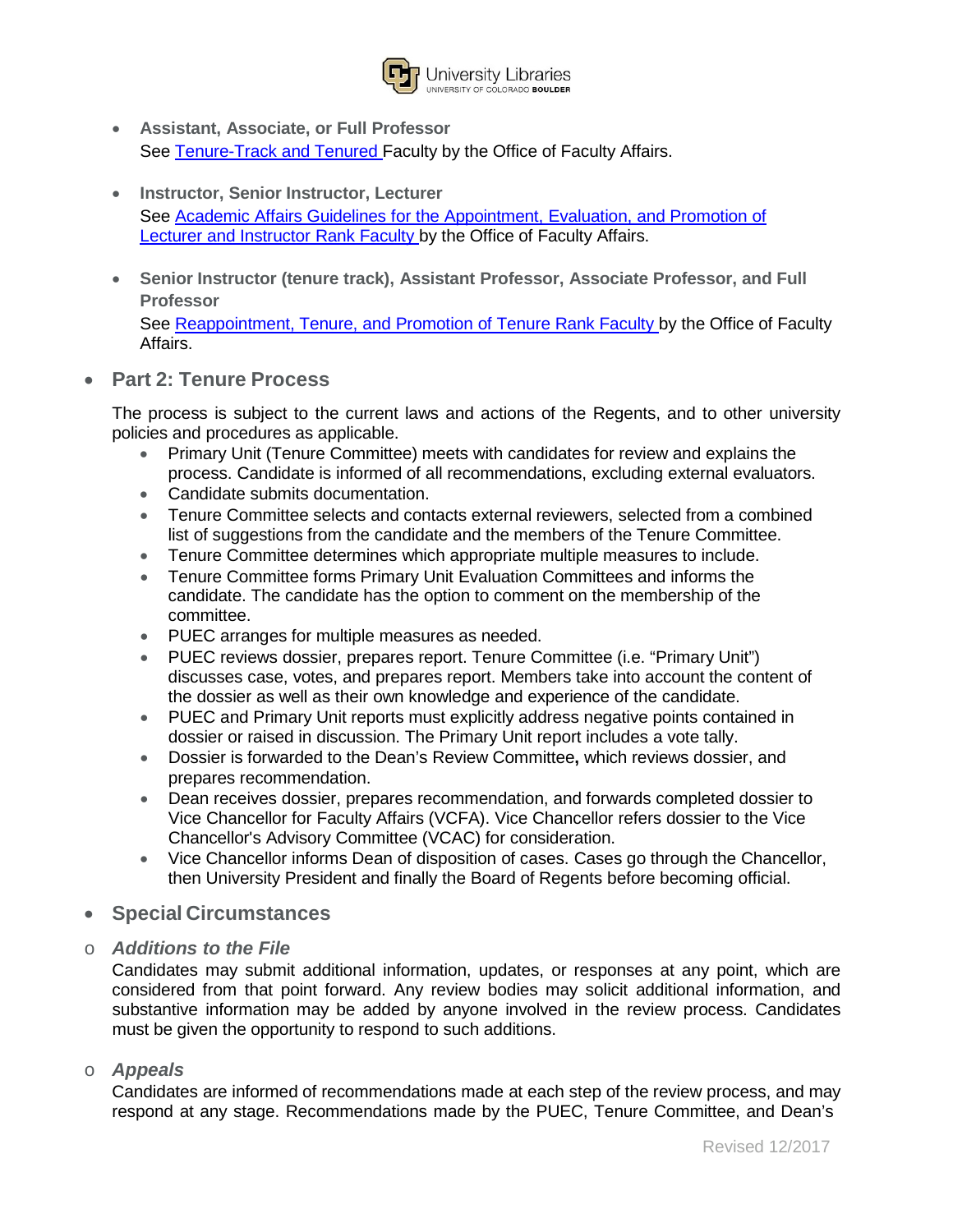

Review Committee are not formally appealable since they only constitute advice to the Dean. A candidate may make a request for reconsideration to the Dean after the Dean has made a decision.

The Dean may consult with the Review Committee, but does not request the PUEC or Tenure Committee to reconsider their recommendations. The result of reconsideration by the Dean or the Dean's Review Committee is forwarded to the Vice Chancellor.

Appeals of final negative tenure decisions are made to the Privilege and Tenure Committee.

#### o *Transfer to Tenure Stream*

Review for transfer to the tenure stream is based on internal documentation only. Although primary emphasis of this review is on librarianship, a successful evaluation also requires acceptable progress in developing a research agenda, and planning for professional service.

#### o *Comprehensive Review*

The comprehensive, or reappointment, review, is conducted in the fourth year of at the rank of assistant professor. A successful comprehensive review leads to reappointment for a period of three years, leading to tenure review. A negative comprehensive review leads to a one-year terminal contract.

Comprehensive review is based primarily on internal documentation. It considers performance in librarianship, scholarly work, and service, and answers the question: does performance so far suggest that the candidate will compile a record that will justify promotion and tenure at tenure review? By policy, in making such a judgment the benefit of doubt is given to the candidate. A record that indicates non- or barely meritorious performance in any of the evaluated areas, or that strongly suggests that the candidate will not meet the standards for tenure by the time tenure review takes place, may result in a recommendation against reappointment.

#### o *Tenure Review*

Tenure review normally begins in the sixth year after appointment as assistant professor. A successful tenure review leads to promotion to the rank of associate professor and granting of continuous tenure. A negative comprehensive review leads to a one-year terminal contract.

Tenure review involves consideration of both internal and external documentation, and answers the question "does performance so far provide convincing evidence that the candidate has made significant contributions in all three facets of performance, and that s/he will continue to do so?" At tenure review, the benefit of doubt is accorded the institution.

#### o *Promotion to Full Professor*

Upon request of a tenured associate professor, a review may be undertaken to consider promotion to the rank of full professor. A successful review leads to promotion. A negative review leads to continuation at the rank of associate professor with tenure. There is no minimum or maximum time that must pass between promotion to associate professor and consideration for promotion to full professor. Because this is not a mandatory review, a candidate for full professor may withdraw her/his candidacy at any time.

Revised 12/2017 Review for promotion to full professor involves consideration of both internal and external documentation. University standards state that: Professors (also called "Full Professors") should have the terminal degree appropriate to their field or its equivalent, and; (a) a record that, taken as a whole, may be judged to be excellent; (b) a record of significant contribution to graduate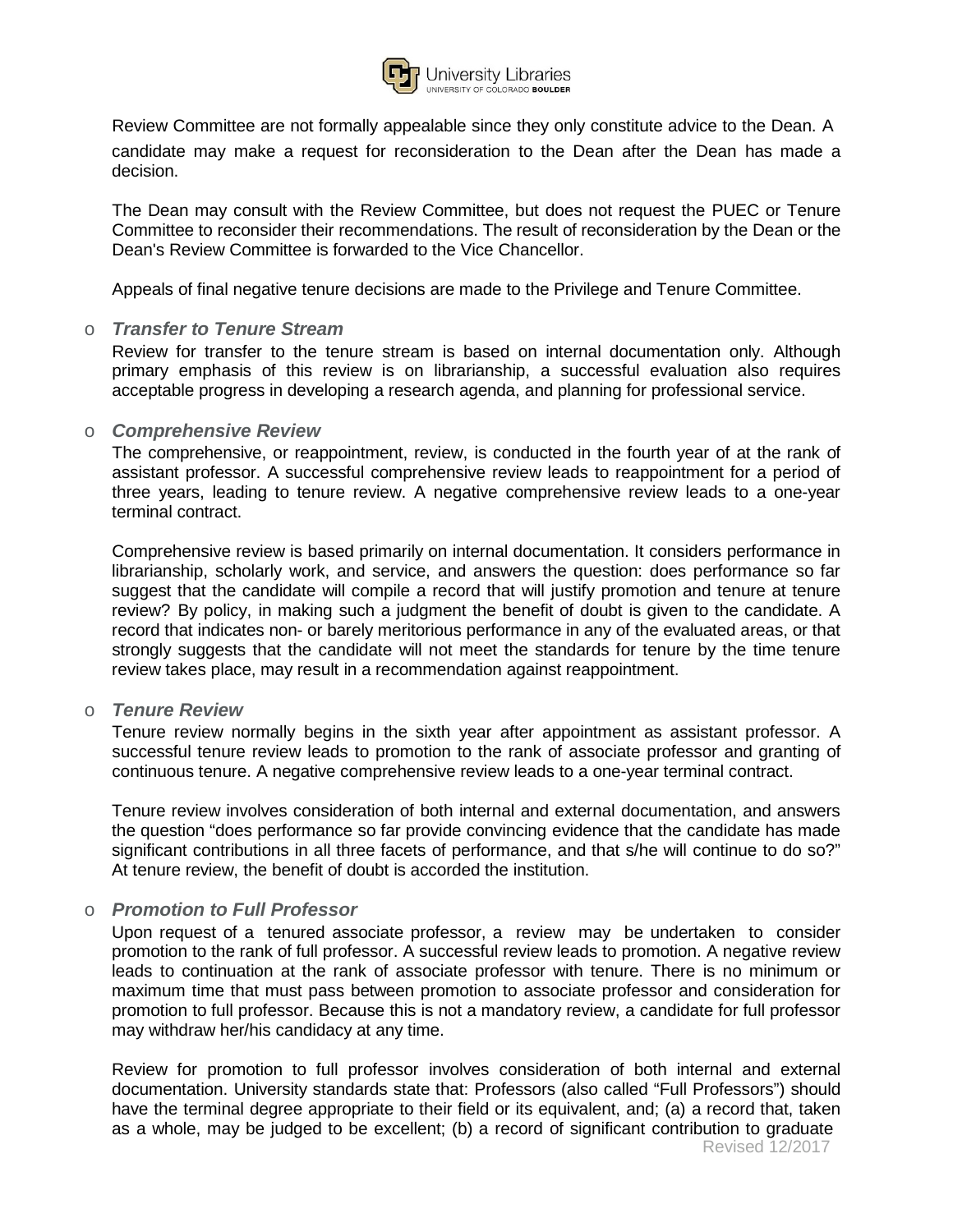

and/or undergraduate education, unless individual or departmental circumstances can be shown to require a stronger emphasis, or singular focus, on one or the other; and (c) a record since receiving tenure or promotion to Associate Professor that indicates substantial, significant, and continued growth, development, and accomplishment in teaching, research/creative work, and service.

## • **Part 3: Criteria for Evaluating Libraries Faculty for Promotion, Reappointment and Tenure**

General criteria for evaluating Libraries faculty for reappointment, promotion, tenure, and posttenure review are the (1) scholarly research and creative contributions (2), practice of librarianship, which is considered the equivalent of teaching in other campus departments, and (3) professional service. Meritorious performance assumes that the individual performs with initiative and efficiency to achieve results that are effective and significant. Excellent performance is at a level above meritorious performance in quality and impact.

### o *Multiple Measures of Librarianship*

Dossiers for all candidates for comprehensive review, tenure, or promotion to full professor must include at least three "multiple measures" by which the practice of teaching/librarianship is evaluated. At least one of these measures must be something other than the letters described below.

- **Multiple Measures Most Commonly Used within the Libraries**
	- Letters solicited by the Tenure Committee
		- *Terminology: Evaluator, Supervisor*
			- The concept of a faculty member's work being supervised by another is unfamiliar to most teaching faculty. Therefore, to the extent possible, those who prepare such evaluations are encouraged refer to these letters as from "Internal evaluators."
		- *First le*v*el e*v*aluator letters*
			- $\circ$  A letter is solicited from the candidate's first level evaluator. This evaluation is the equivalent of what teaching faculty might regard as a multi-year teaching evaluation.
		- *Second level evaluator letters*
			- A letter is solicited from the candidate's second level evaluator. This evaluation is the equivalent of what teaching faculty might regard as a multi-year evaluation.
		- *Exceptions to soliciting first and second level evaluator letters*
			- For those faculty whose first or second-level evaluator would be the Dean, letters from additional Libraries colleagues may be solicited.
		- *Libraries or Campus colleague letters*
			- Candidates for review may suggest the names of faculty colleagues within or outside the libraries who can provide an informed evaluation of some aspect of their work that may be otherwise insufficiently covered in the dossier. In general, no more than one such letter from library colleagues is solicited for comprehensive review dossiers, and no more than three are solicited for review for tenure or for promotion to full professor. Working from the names supplied, the Tenure Committee solicits such evaluations as it believes will be useful for the review.
	- Evaluation of classroom teaching or other instructional activities: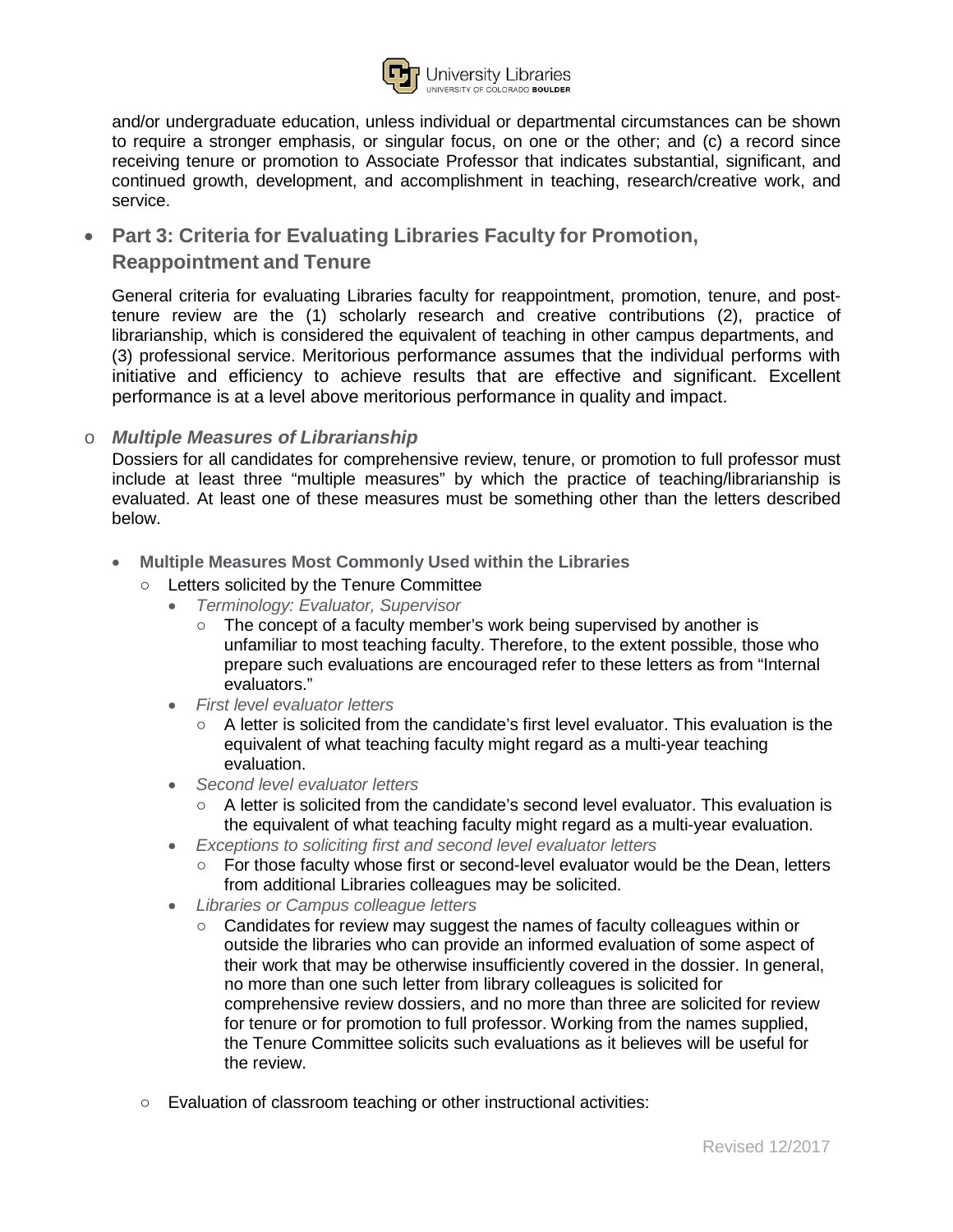

- *Faculty Course Questionnaires (FCQs)*
	- Any FCQs received by Libraries faculty who teach regular classroom courses are included in review dossiers.
- *Teaching Evaluation*
	- All pre-tenured faculty who have regular classroom teaching assignment are evaluated by the Tenure Committee Teaching Evaluation subcommittee, a group of four drawn from the tenured faculty. The Subcommittee members rotate annually. At least one classroom visit should be conducted annually. These evaluations are added to a candidate's dossier at the time of any tenure-related review.
- *Student Letters*
	- Some candidates may serve as academic advisors, mentors, or classroom instructors. Candidates may suggest the names of students from whom to solicit letters. Working from the names supplied, the Tenure Committee solicits such evaluations as it believes will be useful for the review process, Unless the list of names is extensive, the Committee usually solicits letters from all those named.
- G**r**oup Interviews

The group (or "focused") interview is derived from a practice utilized by other University departments as a multiple measure of teaching. A group interview encourages honest assessment, and provides safeguards against "outlying" opinion being accorded too much importance. The written anonymized transcript is included in the dossier.

- *Types of Group Interviews Include*
	- Focused interviews for Comprehensive or Tenure Review
	- Candidates for review who do not have sufficient other multiple measures, or who believe that some aspect of their librarianship is not adequately covered in the dossier, should have a focused interview. These interviews usually focus on a candidate's practice of librarianship.
	- The Chair invites the candidate to submit (optionally) a brief description of primary responsibilities and suggestions regarding areas or questions of particular importance. Candidates are asked to suggest names of those who are sufficiently acquainted with their work to give an informed assessment. The PUEC determines whether to conduct a focused interview.
	- Those interviewed are selected according to their ability to provide an informed assessment of the responsibility being addressed, without regard to rank or classification. Individuals who have already contributed an evaluative statement to the dossier, and members of the PUEC are not included. Although candidates are asked to suggest the names of those who should be interviewed, the PUEC may invite additional participants.
	- Anyone invited who is unable to participate in the group interview may submit to the PUEC a written, signed letter, addressing the questions covered in the colleague interview.
- *Group interviews for promotion to full professor*
	- All Libraries faculty are invited to participate in faculty interviews for candidacy for full professor. The candidate's curriculum vitae and self-statements are made available in advance.
	- Any Libraries faculty member who is unable to participate in a Colleague interview for full professor may submit to the PUEC a written, signed letter, addressing the questions covered in the colleague interview. This letter becomes part of the dossier.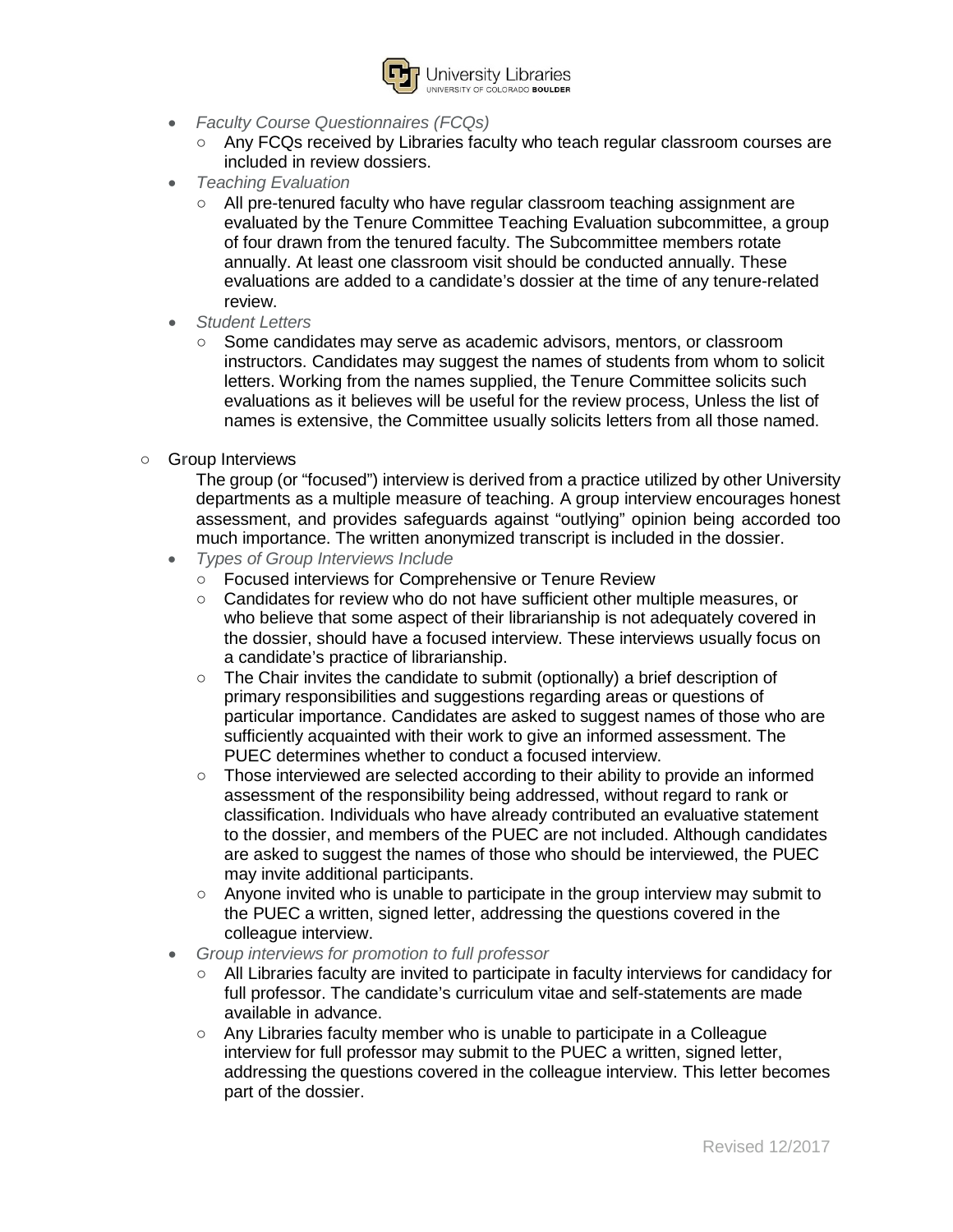

- Candidates are also asked if they wish to have a second group interview of classified staff conducted on behalf of their candidacy.
- *Selecting the interviewers*
	- At least two members of the PUEC schedule and conduct each interview. Members are selected to assure a breadth of perspective. Should the PUEC not include members with an appropriate breadth of perspective, a tenured faculty member not on the PUEC may be included. In the case of the Group Interview for full professor, as many members of the PUEC as possible attend the interview.
- *Preparing for the interview*
	- The PUEC determines in advance the areas to be covered in the interview, and agrees on questions to be asked.
- *Conducting the interview*
	- PUEC members introduce the concept and purpose of the focused interview, and answer questions about the process before proceeding with the actual interview. The notes are combined into a detailed "near-transcript," which is added to the dossier.
- Other supplied by the candidate
	- *Examples of such items may include:*
		- Unsolicited letters and e-mails from students, colleagues, patrons, etc. "Unsolicited" in this sense means not solicited by the Tenure Committee or the PUEC. Such letters and e-mails should be addressed to the candidate, who is responsible for holding them on file pending a review, and forwarding them for the dossier at the appropriate time.
		- Published reviews or descriptions of programs, projects, presentations, services rendered, etc. "Published" in this sense means written and distributed in a public venue, including in newspapers, newsletters, journals, websites, electronic discussion lists, etc.
		- Other evidence of achievement (e.g. Programs, tributes, awards, statistical measures, etc.)

### o *Scholarly Research and Creative Activities*

Individually authored and co-authored works are equally valuable in the field. Sometimes standards and other works by committee are, in effect, peer reviewed. Generally, a meritorious record of scholarly activity will include 3-5 substantive articles in refereed journals or venues of equivalent impact, in addition to presentations and other research material. Activities encompassed by the term "Scholarly Research and Creative Activity" may include

- Single or co-authored books and monographs,
- Edited or co-edited books of a scholarly nature,
- Articles in refereed journals, refereed chapters in books, refereed electronic publications
- Standards, papers in proceedings, refereed presentations, essays in encyclopedias, other scholarly papers and electronic publications, technical reports, unrefereed chapters in books, unrefereed electronic books,
- Abstracts, book reviews and reviews of creative activities.
- Receiving grant or contract funds for research, research awards, fellowships and scholarships
- Presenting papers at international, national, regional, state or local conferences and meetings
- Producing creative work related to the discipline or specialty.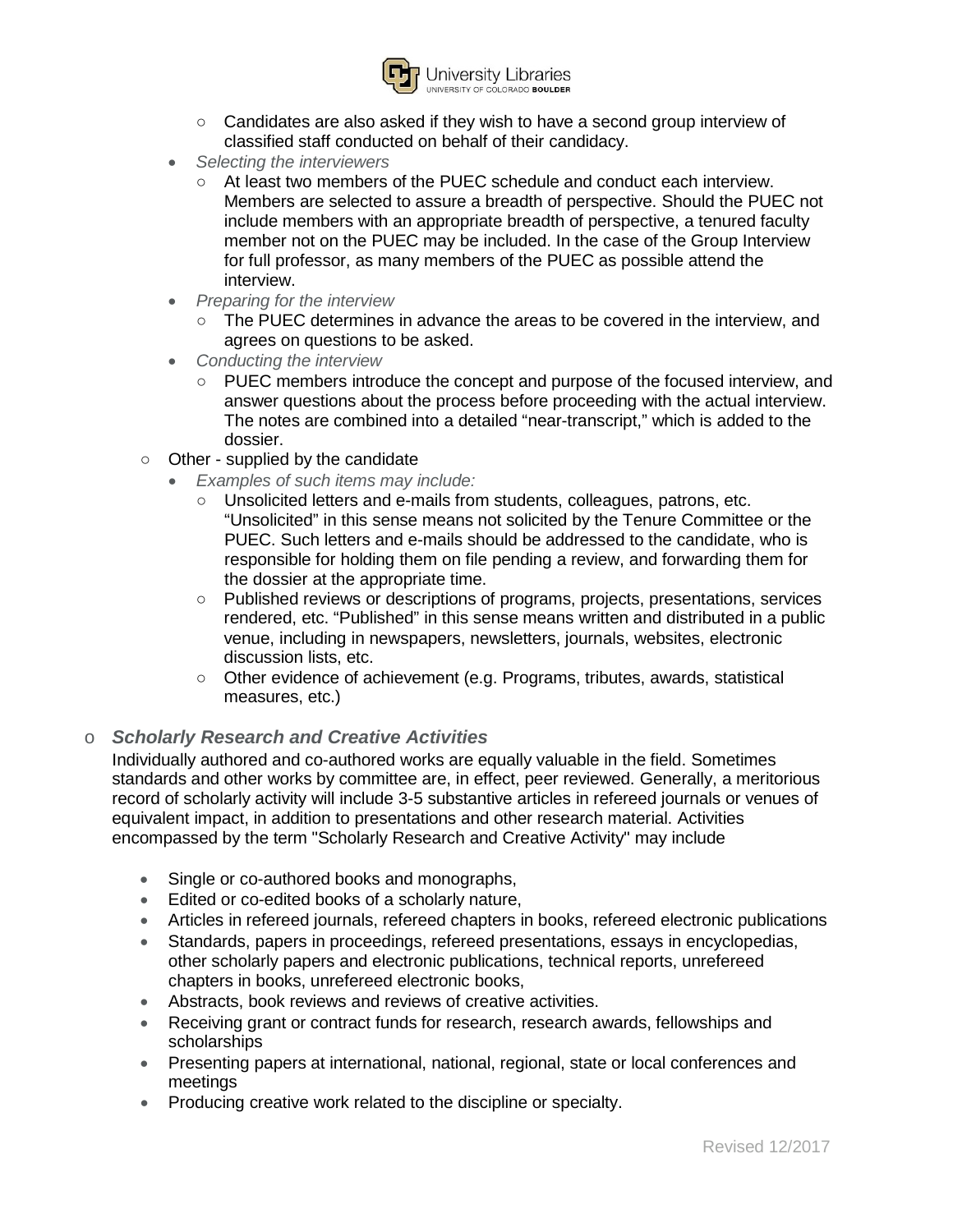

### o *Practice of Librarianship*

Librarians specialize in diverse areas of the field. Consequently, the portfolios vary widely. Activities encompassed in the term "Practice of Librarianship" may include:

- Developing the Libraries' collections
- Providing intellectual and physical access to collections
- Library related instruction
- Outreach to library users at all levels
- Management and supervision of faculty and staff
- Management of material and financial resources

#### o *Service*

Librarianship is, by its nature, a collaborative field. Thus, librarians tend to have broad service portfolios. Activities encompassed by the term "Service" may include:

- Participation in international, national, regional, state and local professional associations and consortia
- System, campus, and departmental service
- Planning, organizing or conducting professional seminars, workshops, conferences, or programs
- Editing journals or newsletters, reviewing manuscripts, etc.
- Reviewing grant proposals, fellowship applications, or other awards
- Volunteer consulting in a professional capacity as public outreach
- Serving as a thesis or dissertation advisor, or as member of a thesis committee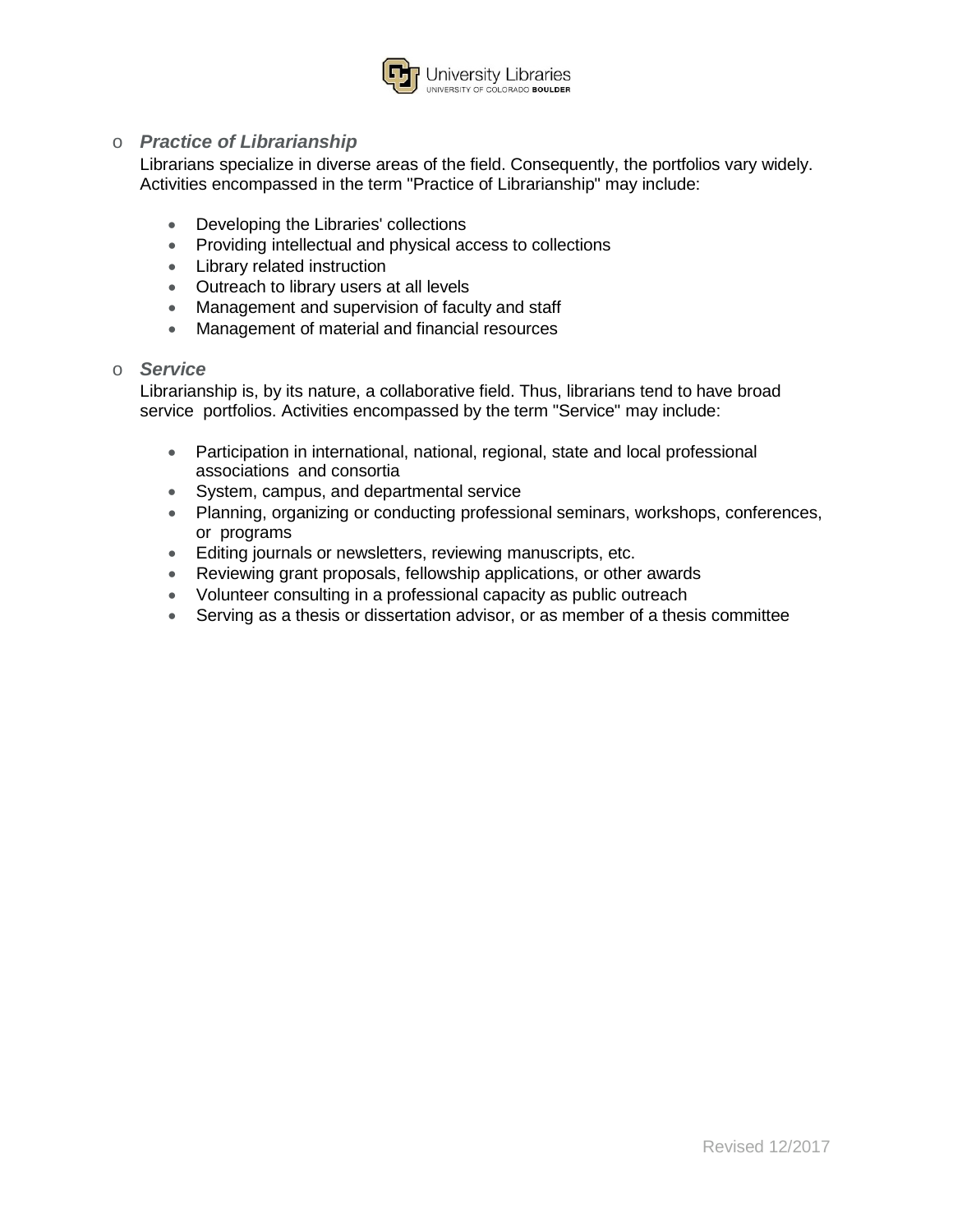

# *Defining Librarianship*

In institutions where librarians hold faculty status, the "librarianship" component of their workload is equivalent to the "teaching" component for other academic faculty. Librarianship encompasses the daily work performed by librarians in support of the research and access to information needs of the members of the campus and the global community. Many definitions of librarianship exist, and the University Libraries at CU Boulder have adapted the same definition as that used at Indiana University, a peer institution. Librarians collect, organize, and provide access to the record of human knowledge. They instruct and assist in finding and evaluating information, wherever it may be located. Librarians preserve the record of the past, help individuals inform themselves in the present, and shape the information environment for the future. A librarian must exhibit an ability to acquire and apply knowledge and skills, integrity, a spirit of cooperation, an ability to think critically, and a commitment to the needs of library users." Librarianship is a diverse profession, encompassing numerous disciplines. Thus, the portfolio of any two individual librarians may vary widely in the librarianship responsibilities represented therein. The roles librarians may engage in include: Instruction, Cataloging, Reference, Collection Development, Management, etc. While classroom teaching is sometimes a part of a librarian's role, in many disciplines it is not. The distinct specialties in librarianship are many and diverse, ranging across both the specific functions (e.g. acquisitions) to the librarians' activities employed within their academic discipline (e.g. music librarian). The CU Boulder Libraries' faculty is unusually small for an institution of this size and, as a result, there is very little overlapping of disciplines among the Libraries' faculty. However, we are representative of many faculty librarians in other institutions throughout the country. For this reason, our disciplines frequently have their own professional organizations, standards, and influential journals.

Librarianship is, by its nature, an applied, service-oriented, and highly collaborative field. This overlapping of responsibilities can make it difficult to clearly delineate the librarianship, research, and service components of any particular case. Generally speaking, librarianship consists of the elements of our daily work that are unique to our specific responsibilities. These may include working in collaborative groups that keep the library functioning, such as our official University Libraries working groups and task forces.

Research generally comprises our published and presented scholarly and creative work. As an applied profession, it is very often true that the nature and subject of our research corresponds to our daily work responsibilities, creating a significant overlap between librarianship and research.

Service encompasses our work on committees, in the Libraries, the University, and at the national level for the broader profession. As a service-oriented profession, the service obligations of faculty librarians tend to be substantial when compared to those of untenured faculty in other academic departments.

There are other characteristics that distinguish Libraries' faculty from those in other units on campus. University Libraries are, in almost all universities, made up of hierarchical organizations, which typically is not the case in other academic departments. Consequently, management is a separate field in librarianship that results in permanent roles (e.g. department directors), rather than the alternating role played by department chairs elsewhere. Additionally, in such an interdependent profession, faculty librarians are, of necessity, less autonomous in how they conduct their librarianship than academic faculty sometimes are in their teaching. University Libraries faculty are 12-month faculty. Their ranks and workload distributions usually mirror academic faculty, but their contracts last for the full year, including all academic breaks. Thus, our librarianship workload should be considered on par with someone who teaches a heavy course load in the fall, spring, and summer semesters every year. For librarians, the terminal degree in the field is the master's degree. While some librarians have PhDs, it is not a standard expectation for librarians to carry a doctoral degree in the field of library science.